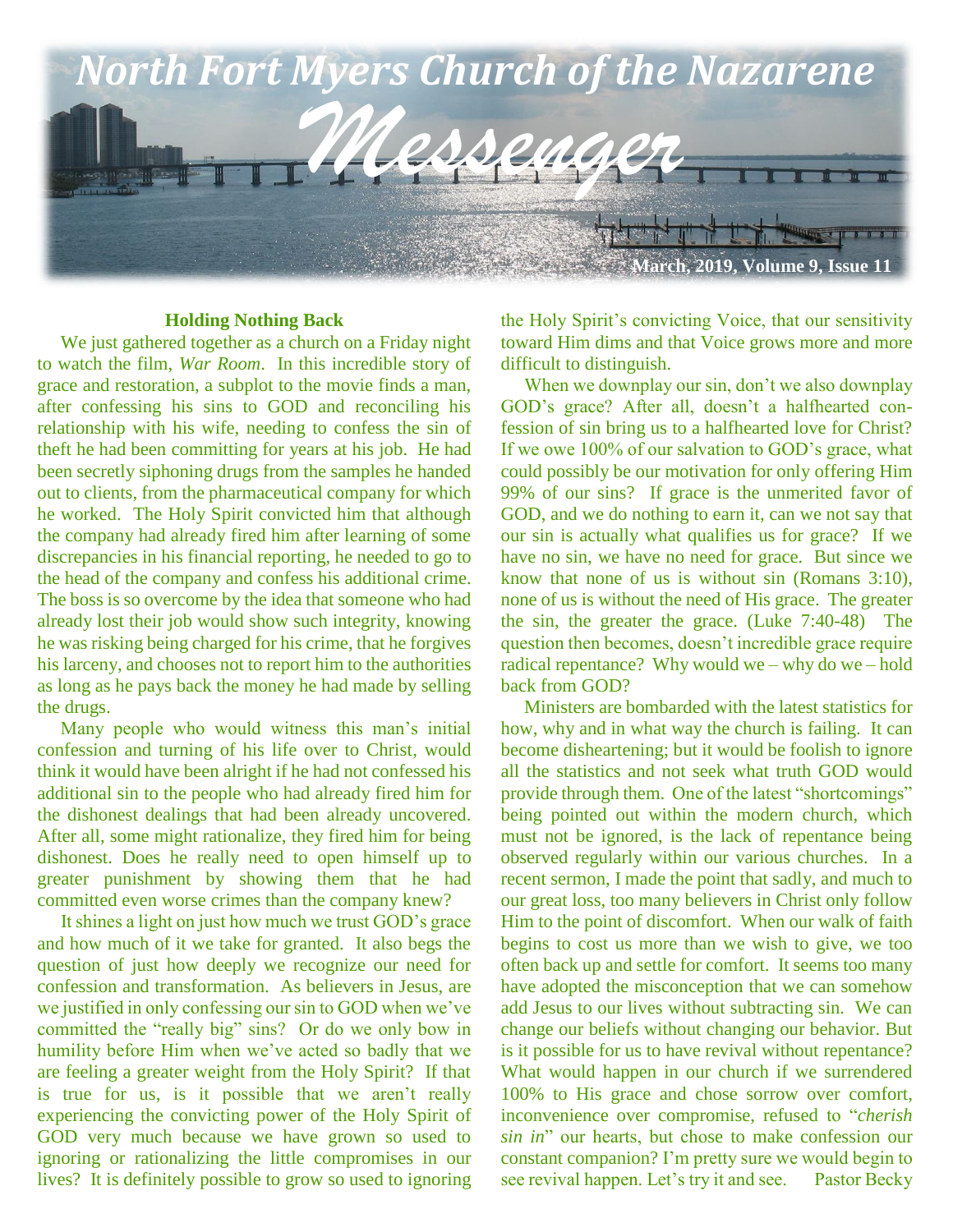

Jerry Parker David Brantley Nick Kiser Michael Romano Ryan Woodby Dan Bowker Ida Chaplow Shery Colie & Family Paul & Grace Boling Matthew Morgan Ardyth Eldridge Orion Predko Ken Vandelinde Bonnie Rose Eileen Jennings Jerry & Deane Werling Pearl Buchkoski Jeff Werling Kitty Baxter Country of Ukraine Marlene Ryan A Youth Pastor The Nation of Israel Our Church Leaders House of James Ministries Unsaved Loved Ones **Patrick Lindsey Louis Perez Ernie Rybold** 

**Prayer Needs:** Regina Williams Alice Daugherty Phyllis Obney

Dick & Janet VanSkyver Phoebe Barr Craig Smith Dorothy & Laurel Chapman Eileen Massett Joseph Groves Mark & Kim Barr Cody Church Betty Retter Kenny & Gail Goodman

Our military, our leaders & our nation



Come join **Busy** Hands Tuesdays, March 12 & 26 @ 9:30 AM in the fellowship hall

We need volunteers to help with the distribution of food on Wednesday, March 13, from 4:00 to 6:00 PM, to help with a variety of tasks. In February, we fed over 200 families. Please spread the word to anyone you think could benefit from this special outreach and join us as we partner to help those in need. And once again, thank you for being the hands and feet of Jesus in North Fort Myers.



**Harry Chapin Food Bank** OF SOUTHWEST FLORIDA Fighting Hunger, Feeding Hope



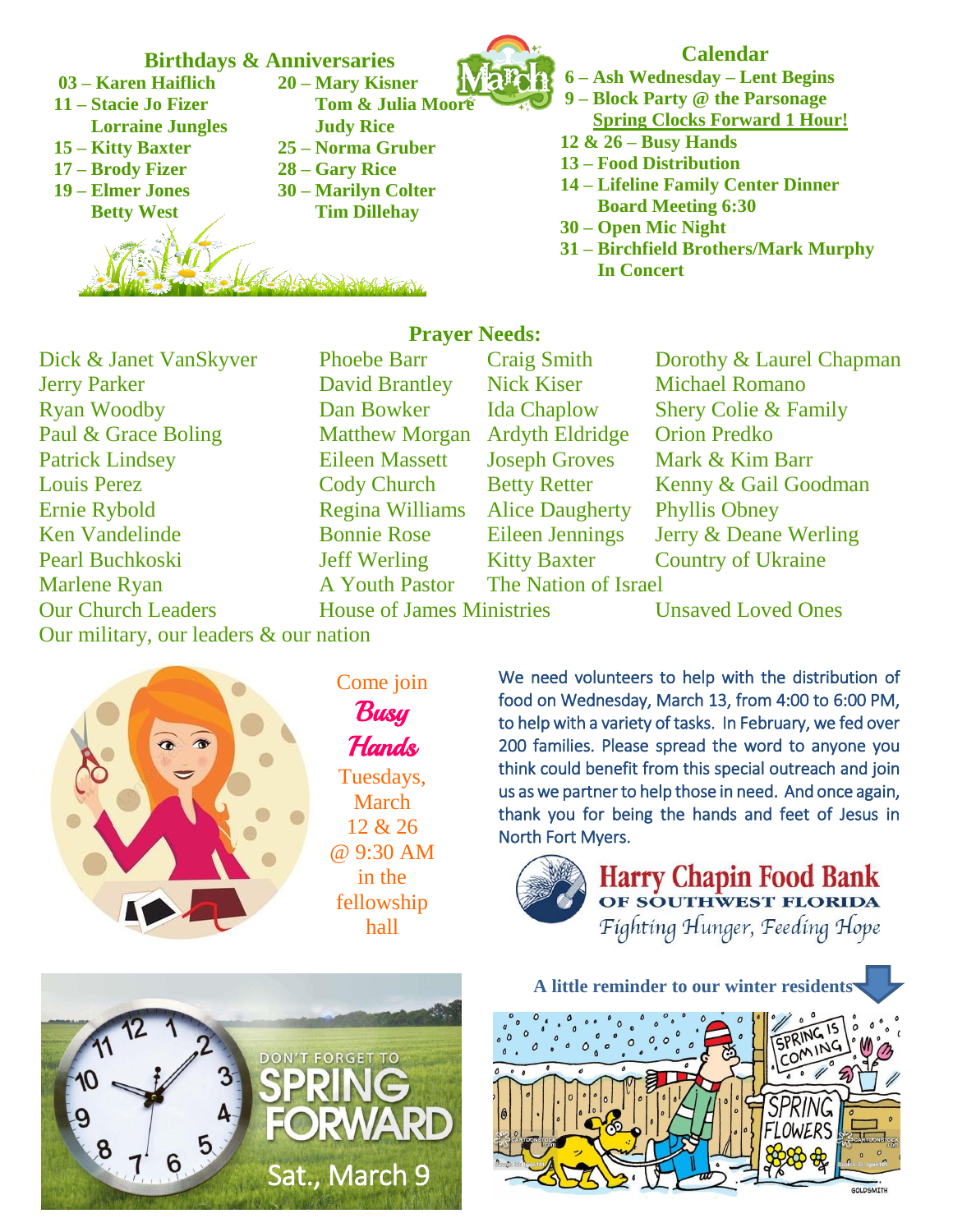

Saturday, March 9  $11$   $9M - 3$   $PM$ at the Parsonage 17600 Williamsburg Drive North Fort Myers 33917

Food, Fun, Games, Live Band, Bounce House, and lots and lots of fellowship

Come meet new friends and get to know our neighbors. (Sign up sheet in the foyer)

**Don't Miss this Very Special Event! Mark Murphy & The Burchfield Brothers Together in Concert!**

> **Sunday, March 31 10:45 AM**

**Invite your friends, neighbors, family, co-workers and anyone you meet!**





## **Burchfield Brothers**



## Join us for Open Mic Night

Sat., Mar. 30 6:00 PM

**Family Friendly**

**Come join the fun!**

**Tell your friends and come sing your favorite tunes. Everyone is invited!**

estiny benefit dinner 2019 before you saw the light of day, I had holy plans for YOL

Eifeline Family Center, Inc.

w/ Ruth Graham & Windsor Bauder Thurs., Mar.  $14 \sim 6:30$  PM Our LAMBs group has purchased the tickets and will provide them to the first 16 people interested.